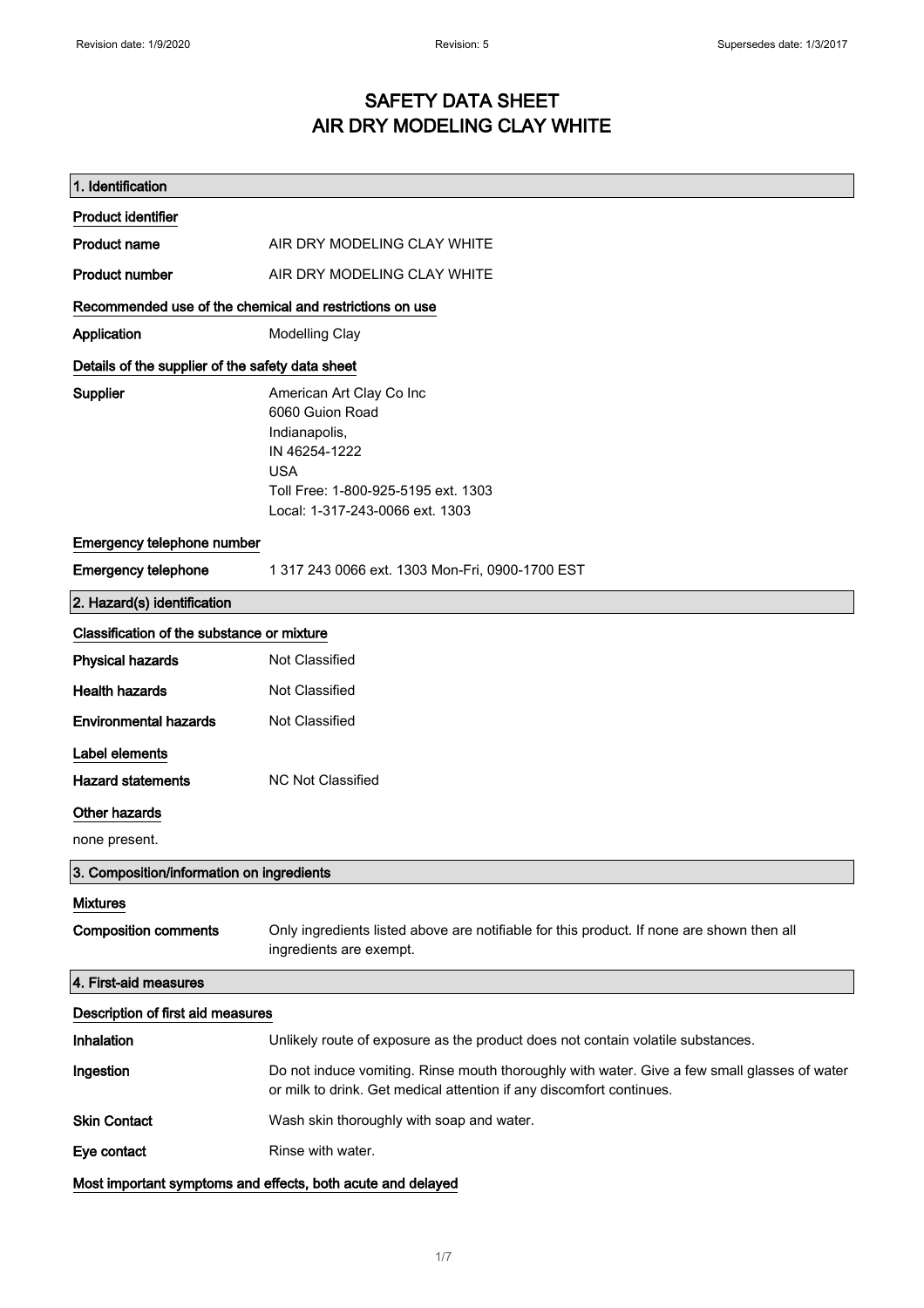| Inhalation                                                   | Read Section 2 for any specific precautions associated with this product. In general, breathing<br>any type of dust/mist can and may aggravate irritation of the throat and lungs.                                                                                                                          |  |
|--------------------------------------------------------------|-------------------------------------------------------------------------------------------------------------------------------------------------------------------------------------------------------------------------------------------------------------------------------------------------------------|--|
| Ingestion                                                    | Read Section 2 for any specific precautions associated with the use of this product. Products<br>with specific warnings about ingestion will give guidance there.                                                                                                                                           |  |
| <b>Skin contact</b>                                          | Read Section 2 for any specific precautions associated with the use of this product. In general<br>most ceramic glazes, clays and special products will tend to have a drying effect on the skin<br>and may cause some sensitivity to users with sensitive skin.                                            |  |
| Eye contact                                                  | Read Section 2 for any specific precautions associated with the use of this product. In general<br>most ceramic and special products contain materials that maybe abrasive to eyes. Keeping<br>materials from contacting the eyes is prudent. If contact does occur, flush with clean water, do<br>not rub. |  |
|                                                              | Indication of immediate medical attention and special treatment needed                                                                                                                                                                                                                                      |  |
| Notes for the doctor                                         | Treat symptomatically.                                                                                                                                                                                                                                                                                      |  |
| 5. Fire-fighting measures                                    |                                                                                                                                                                                                                                                                                                             |  |
| <b>Extinguishing media</b>                                   |                                                                                                                                                                                                                                                                                                             |  |
| Suitable extinguishing media                                 | Use fire-extinguishing media suitable for the surrounding fire.                                                                                                                                                                                                                                             |  |
| Special hazards arising from the substance or mixture        |                                                                                                                                                                                                                                                                                                             |  |
| Specific hazards                                             | The product is not believed to present a hazard due to its physical nature.                                                                                                                                                                                                                                 |  |
| Advice for firefighters                                      |                                                                                                                                                                                                                                                                                                             |  |
| for firefighters                                             | Special protective equipment Use protective equipment appropriate for surrounding materials.                                                                                                                                                                                                                |  |
| 6. Accidental release measures                               |                                                                                                                                                                                                                                                                                                             |  |
|                                                              |                                                                                                                                                                                                                                                                                                             |  |
|                                                              | Personal precautions, protective equipment and emergency procedures                                                                                                                                                                                                                                         |  |
| <b>Personal precautions</b>                                  | For personal protection, see Section 8.                                                                                                                                                                                                                                                                     |  |
| <b>Environmental precautions</b>                             |                                                                                                                                                                                                                                                                                                             |  |
| <b>Environmental precautions</b>                             | Please read Section 2 completely. If any environmental warnings such as; H411 or H412 are<br>listed in Section 2, please use appropriate procedures when disposing of product and<br>container. Do not put materials into waterways or sewers.                                                              |  |
| Methods and material for containment and cleaning up         |                                                                                                                                                                                                                                                                                                             |  |
| Methods for cleaning up                                      | Collect spillage for reclamation or absorb in vermiculite, dry sand or similar material.                                                                                                                                                                                                                    |  |
| Reference to other sections                                  | For waste disposal, see Section 13. For personal protection, see Section 8.                                                                                                                                                                                                                                 |  |
| 7. Handling and storage                                      |                                                                                                                                                                                                                                                                                                             |  |
| Precautions for safe handling                                |                                                                                                                                                                                                                                                                                                             |  |
| <b>Usage precautions</b>                                     | Read label before use. Do not eat, drink or smoke when using this product. Good personal<br>hygiene procedures should be implemented. Wash hands and any other contaminated areas<br>of the body with soap and water before leaving the work site.                                                          |  |
| Conditions for safe storage, including any incompatibilities |                                                                                                                                                                                                                                                                                                             |  |
| <b>Storage precautions</b>                                   | Store in tightly-closed, original container in a dry and cool place.                                                                                                                                                                                                                                        |  |
| Specific end uses(s)                                         |                                                                                                                                                                                                                                                                                                             |  |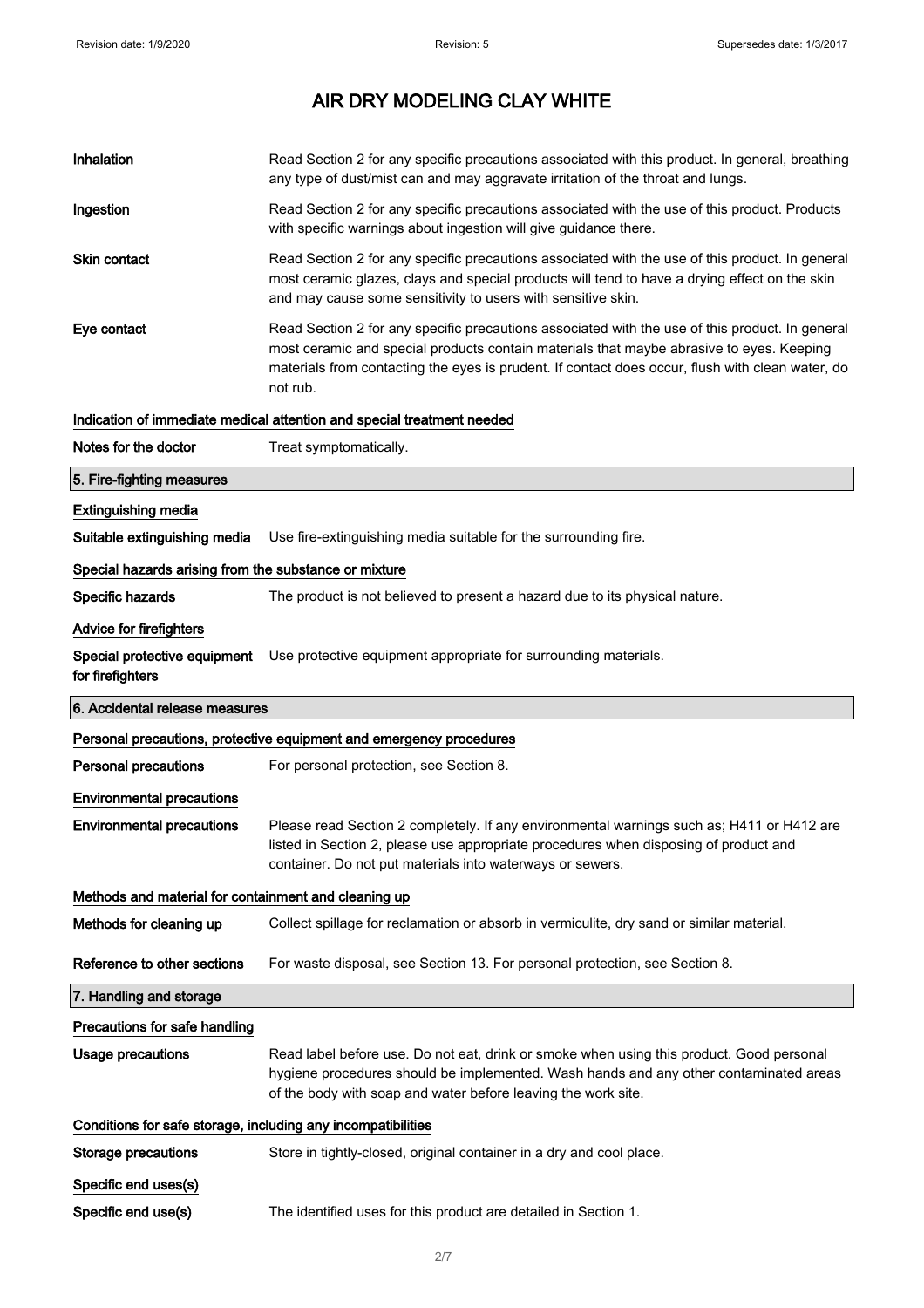# 8. Exposure Controls/personal protection

| Ingredient comments                 | Only ingredients listed n Section 3 are notifiable for this product. If none are shown then all<br>ingredients are exempt.                                                                                           |
|-------------------------------------|----------------------------------------------------------------------------------------------------------------------------------------------------------------------------------------------------------------------|
| <b>Exposure controls</b>            |                                                                                                                                                                                                                      |
| Appropriate engineering<br>controls | No specific ventilations requirements unless the "FAN" pictogram is shown above or specified<br>in Section 2.                                                                                                        |
| Eye/face protection                 | No specific eye protection required unless the "EYE PROTECTION" pictogram is shown<br>above or specified in Section 2.                                                                                               |
| Hand protection                     | No specific hand protection required unless the "HAND PROTECTION" pictogram is shown<br>above or specified in Section 2.                                                                                             |
| Hygiene measures                    | Using good personal hygiene practices is always appropriate. Keeping a clean work space,<br>cleaning up properly when done, and not eating, drinking or smoking when using this product.                             |
| Respiratory protection              | No specific respiratory protection required unless the "RESPIRATOR" pictogram is shown<br>above or specified in Section 2. Using the appropriate certified protection for the operation is<br>important if required. |

# 9. Physical and Chemical Properties

# Information on basic physical and chemical properties

| Appearance                                      | Solid.                    |
|-------------------------------------------------|---------------------------|
| Color                                           | Various colors.           |
| Odor                                            | Almost odorless.          |
| <b>Odor threshold</b>                           | No information available. |
| рH                                              | $6 - 8$                   |
| <b>Melting point</b>                            | No information available. |
| Initial boiling point and range                 | No information available. |
| <b>Flash point</b>                              | No information available. |
| <b>Evaporation rate</b>                         | No information available. |
| Flammability (solid, gas)                       | No information available. |
| Upper/lower flammability or<br>explosive limits | No information available. |
| Vapor pressure                                  | No information available. |
| <b>Relative density</b>                         | Greater than 1.0          |
| Solubility(ies)                                 | Not applicable.           |
| <b>Partition coefficient</b>                    | No information available. |
| Auto-ignition temperature                       | Not applicable.           |
| <b>Decomposition Temperature</b>                | No information available. |
| <b>Viscosity</b>                                | No information available. |
| <b>Explosive properties</b>                     | none                      |
| <b>Oxidizing properties</b>                     | none                      |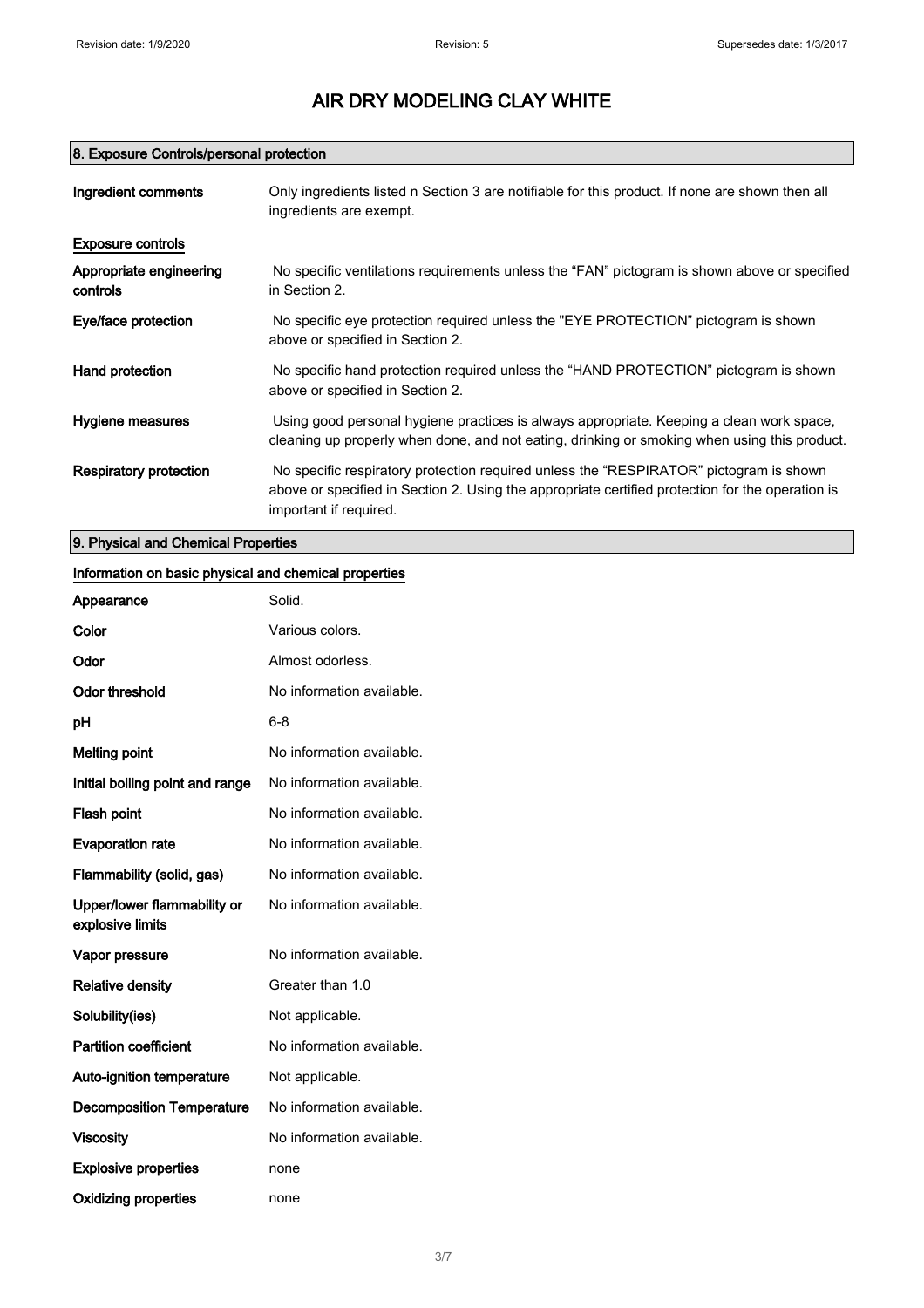| Other information                     | Not applicable.                                                                                                                                                                                                                                |
|---------------------------------------|------------------------------------------------------------------------------------------------------------------------------------------------------------------------------------------------------------------------------------------------|
| 10. Stability and reactivity          |                                                                                                                                                                                                                                                |
| Reactivity                            | There are no known reactivity hazards associated with this product.                                                                                                                                                                            |
| <b>Stability</b>                      | No particular stability concerns.                                                                                                                                                                                                              |
| Possibility of hazardous<br>reactions | None known.                                                                                                                                                                                                                                    |
| Conditions to avoid                   | None known.                                                                                                                                                                                                                                    |
| Materials to avoid                    | None known.                                                                                                                                                                                                                                    |
| Hazardous decomposition<br>products   | None known.                                                                                                                                                                                                                                    |
| 11. Toxicological information         |                                                                                                                                                                                                                                                |
| Information on toxicological effects  |                                                                                                                                                                                                                                                |
| <b>Toxicological effects</b>          | Please read Section 2 thoroughly to understand the toxicological risks, (if any) and<br>precautions for safe use (if any).                                                                                                                     |
| Skin corrosion/irritation             |                                                                                                                                                                                                                                                |
| <b>Skin sensitization</b>             |                                                                                                                                                                                                                                                |
| <b>Skin sensitization</b>             | Based on available data the classification criteria are not met.                                                                                                                                                                               |
| Eye contact                           | May cause temporary eye irritation.                                                                                                                                                                                                            |
| 12. Ecological Information            |                                                                                                                                                                                                                                                |
| Ecotoxicity                           | Please read Section 2 completely. If any environmental warnings such as; H411 or H412 are<br>listed in Section 2, please use appropriate procedures when disposing of product and<br>container. Do not put materials into waterways or sewers. |
| <b>Toxicity</b>                       | Please read Section 2 completely. If any environmental warnings such as; H411 or H412 are<br>listed in Section 2, please use appropriate procedures when disposing of product and<br>container. Do not put materials into waterways or sewers. |
| Persistence and degradability         |                                                                                                                                                                                                                                                |
| Persistence and degradability         | No data available.                                                                                                                                                                                                                             |
| Biodegradation                        | Not inherently biodegradable.                                                                                                                                                                                                                  |
| <b>Bioaccumulative potential</b>      |                                                                                                                                                                                                                                                |
| <b>Partition coefficient</b>          | No information available.                                                                                                                                                                                                                      |
| Mobility in soil                      |                                                                                                                                                                                                                                                |
| <b>Mobility</b>                       | Semi-mobile.                                                                                                                                                                                                                                   |
| Other adverse effects                 |                                                                                                                                                                                                                                                |
| Other adverse effects                 | None known.                                                                                                                                                                                                                                    |
|                                       |                                                                                                                                                                                                                                                |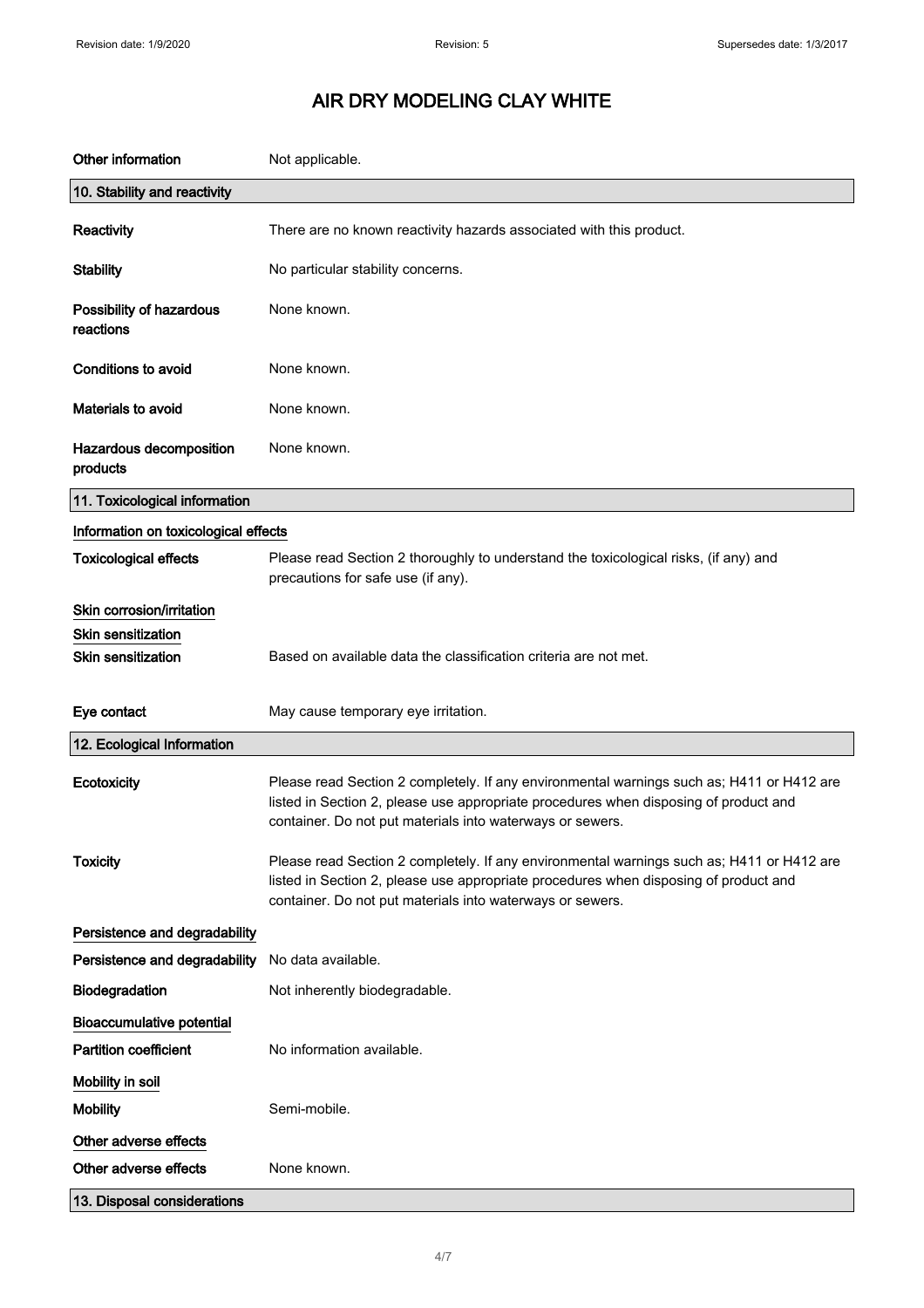#### Waste treatment methods

General information **Dispose of waste product or used containers in accordance with local regulations When** handling waste, the safety precautions applying to handling of the product should be considered.

#### 14. Transport information

| General   | The product is not covered by international regulations on the transport of dangerous goods<br>(IMDG, IATA, DOT). |
|-----------|-------------------------------------------------------------------------------------------------------------------|
| UN Numher |                                                                                                                   |

# UN Number

Not applicable.

### UN proper shipping name

Not applicable.

#### Transport hazard class(es)

No transport warning sign required.

#### Packing group

Not applicable.

#### Environmental hazards

#### Environmentally Hazardous Substance

Please refer to Section 2 for any environmental hazards associated with this product. If H411/H412 warnings are shown then please verify packaging and labeling requirements for larger volumes.

#### Special precautions for user

Not applicable.

### Transport in bulk according to Not applicable. Annex II of MARPOL 73/78 and the IBC Code

### 15. Regulatory information

#### US State Regulations

#### California Proposition 65 Carcinogens and Reproductive Toxins

None of the ingredients are listed or exempt.

#### Massachusetts "Right To Know" List

silica 13-15% HYDROUS ALUMINIUM SILICATE 50-60% calcium carbonate and dolomite 10-13%

## Rhode Island "Right To Know" List

| silica                     |
|----------------------------|
| 13-15%                     |
| HYDROUS ALUMINIUM SILICATE |
| 50-60%                     |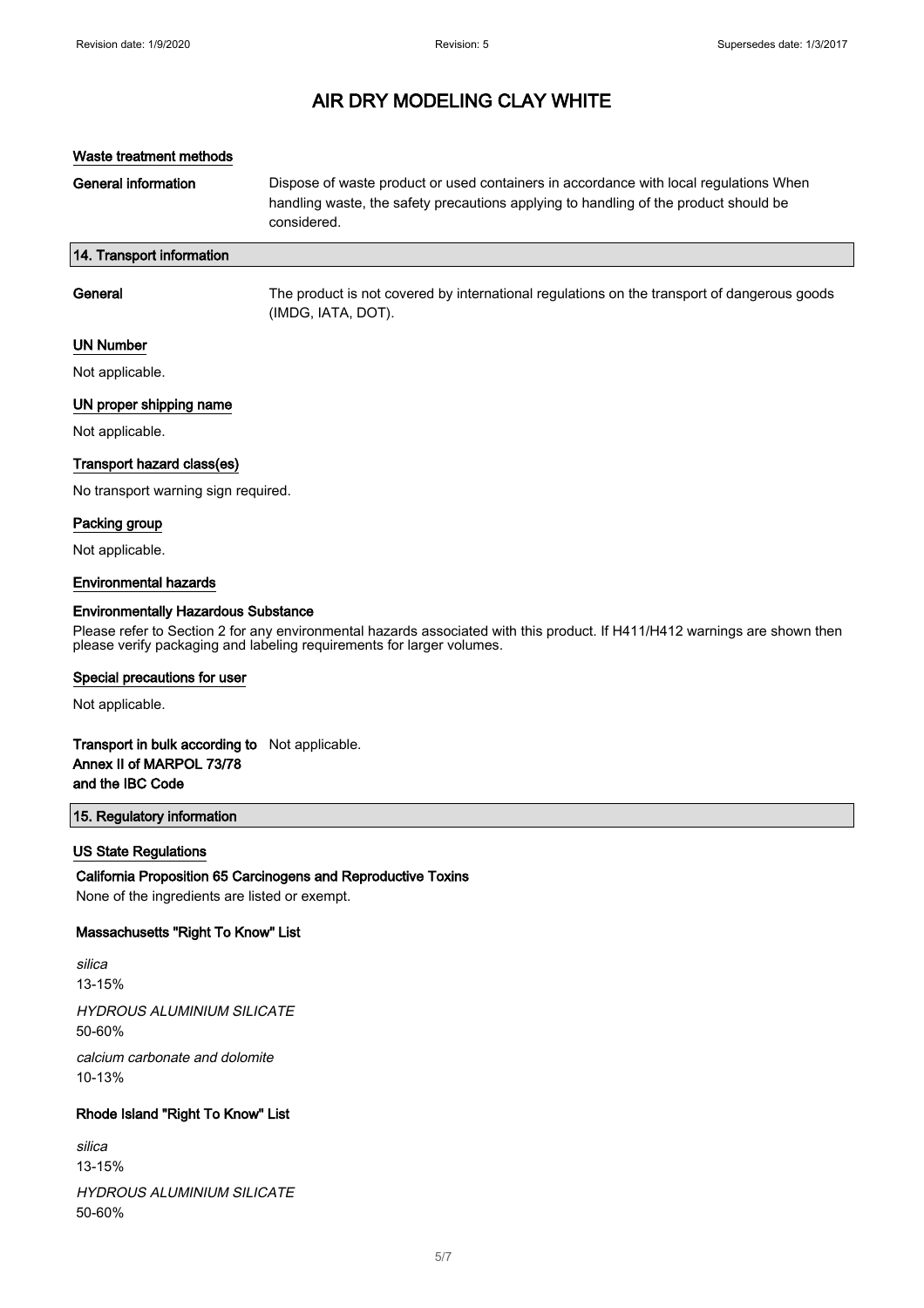calcium carbonate and dolomite 10-13%

### Minnesota "Right To Know" List

silica 13-15%

HYDROUS ALUMINIUM SILICATE 50-60%

calcium carbonate and dolomite 10-13%

## New Jersey "Right To Know" List

silica 13-15%

HYDROUS ALUMINIUM SILICATE 50-60%

calcium carbonate and dolomite 10-13%

tektamer 38a  $1%$ 

## Pennsylvania "Right To Know" List

silica 13-15%

HYDROUS ALUMINIUM SILICATE 50-60% calcium carbonate and dolomite 10-13%

## Inventories

Canada - DSL/NDSL All the ingredients are listed or exempt.

US - TSCA All the ingredients are listed or exempt.

### US - TSCA 12(b) Export Notification

All the ingredients are listed or exempt.

| 16. Other information |                                                                                                                                                                                                                                 |
|-----------------------|---------------------------------------------------------------------------------------------------------------------------------------------------------------------------------------------------------------------------------|
| General information   | The following are the top 5 materials by weight listed for New Jersey (if applicable):- Water<br>7732-18-5 Bentonite 14504-95-1 Hydrous Aluminum Silicate 1332-58-7 Calcium Carbonate<br>471-34-1 Crystalline Silica 14808-60-7 |
| <b>Revision date</b>  | 1/9/2020                                                                                                                                                                                                                        |
| <b>Revision</b>       | 5                                                                                                                                                                                                                               |
| Supersedes date       | 1/3/2017                                                                                                                                                                                                                        |
| SDS No.               | 4914                                                                                                                                                                                                                            |